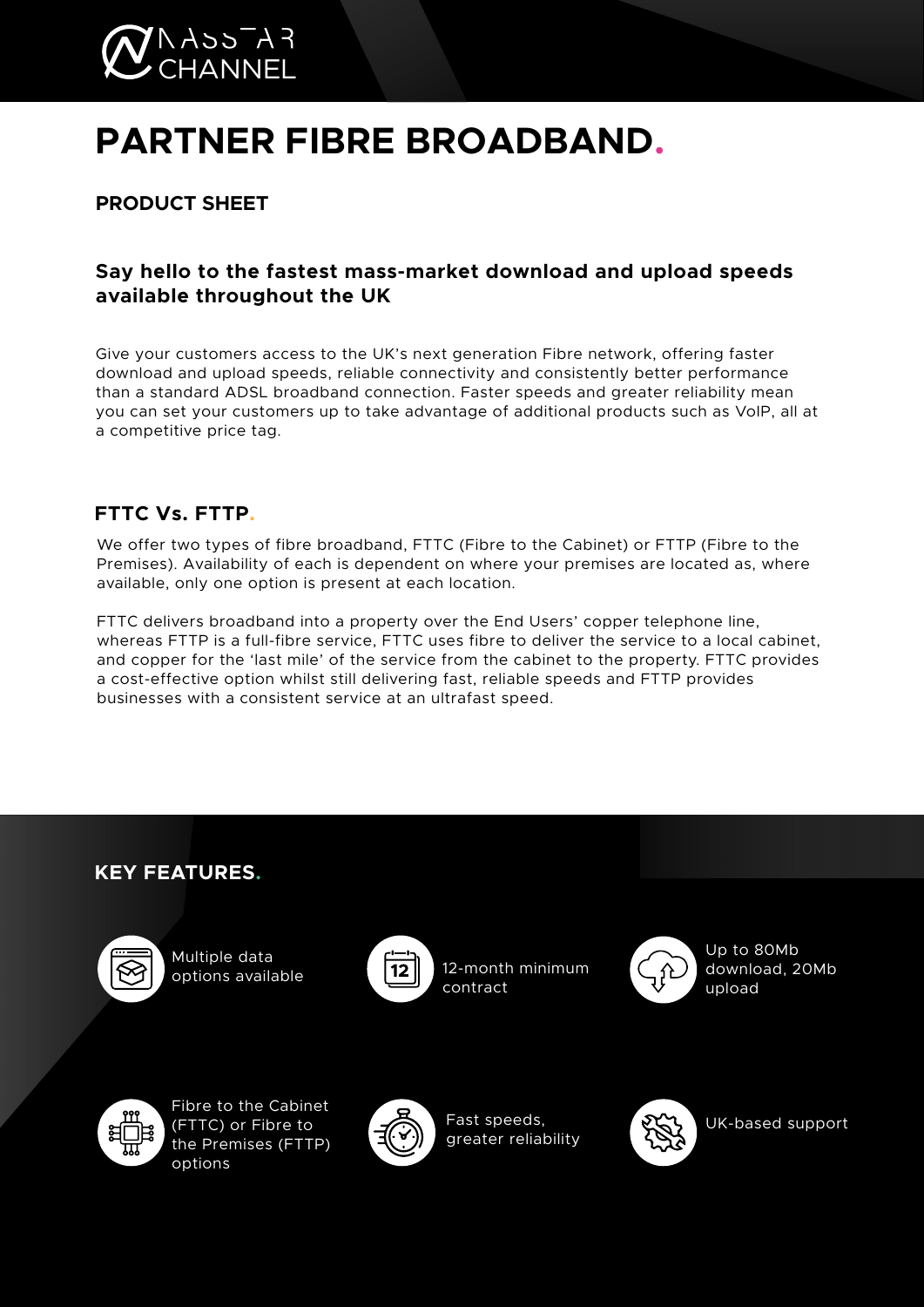# **HOW IT WILL BENEFIT YOUR BUSINESS?**



#### **Increased speed and reliability** Up to 80Mb download and 20Mb upload speeds, whether using

FTTC or FTTP – perfect for hosted server access or cloud.



#### **Host multiple users** Large enough bandwidth to cater

for multiple users simultaneously, with multiple free static IP addresses included as standard.



### **Enhanced control**

Personalised access to your own connection management portal. View real-time diagnostics, bandwidth allocation and bill maintenance.



#### **Improved performance**

Ideal for supporting high-bandwidth applications such as video, VoIP and large data transfers. Access and run business critical applications more effectively.

## **HOW IT WILL BENEFIT YOUR CUSTOMERS?**



#### **Increased speed and reliability**

Up to 80Mb download and 20Mb upload speeds, whether using FTTC or FTTP – perfect for hosted server access or cloud applications.



#### **Host multiple users**

Large enough bandwidth to cater for multiple users simultaneously, with multiple free static IP addresses included as standard.



#### **Enhanced control**

Personalised access to your own connection management portal. View real-time diagnostics, bandwidth allocation and bill maintenance.



#### **Improved performance**

Ideal for supporting high-bandwidth applications such as video, VoIP and large data transfers. Access and run business critical applications more effectively.